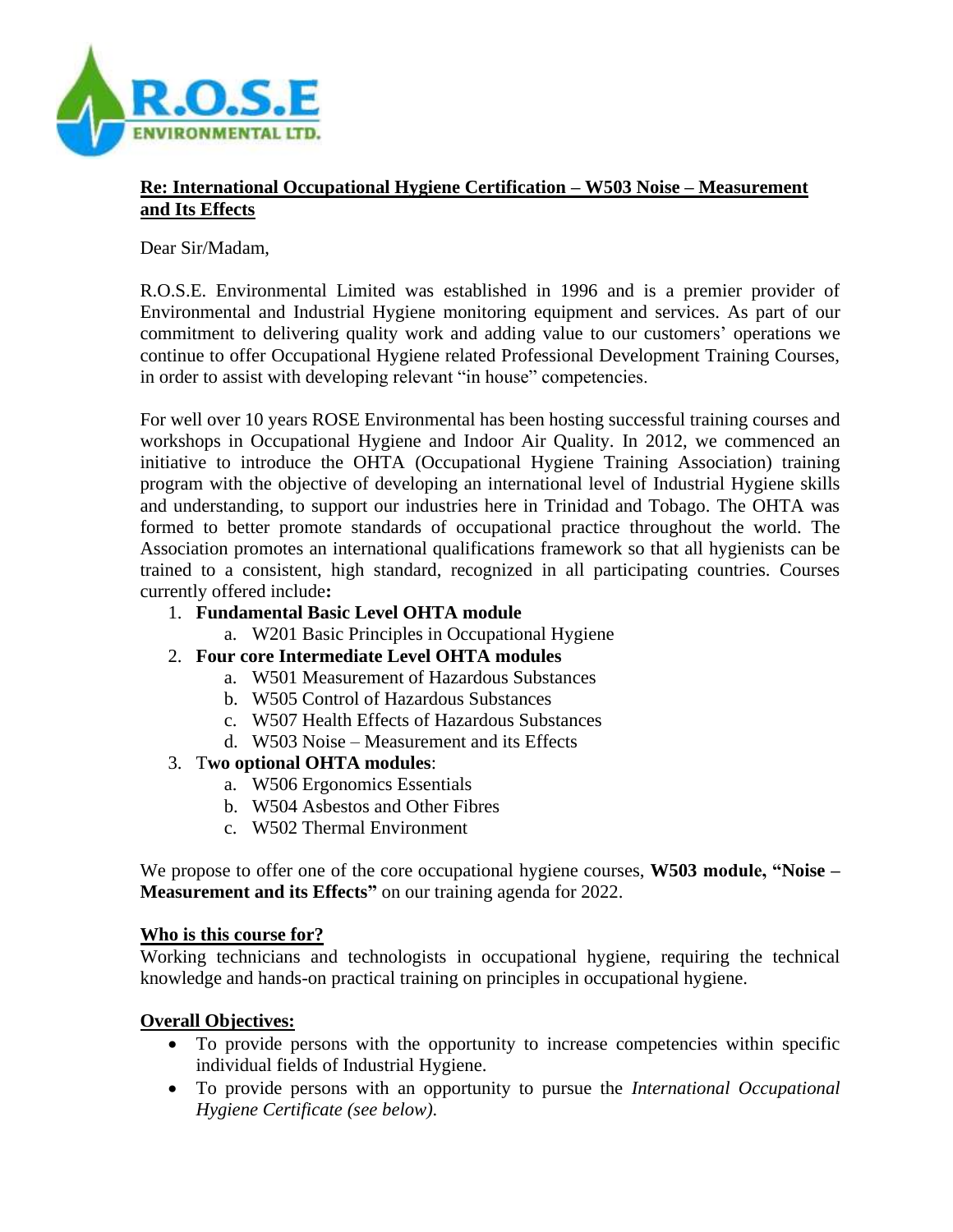### **W503 Course Aims:**

• To provide the student with an appreciation of the nature of noise hazards in the workplace and the effects of noise on people. It also details the approach in carrying out noise assessments in the workplace and in the general environment, and to determine the significance of measurement data in relation to the various standards for compliance.

### **W503 Course Learning Objectives:**

On completion of this module, participants should have a basic understanding to:

- Describe the consequences to health and well-being of excessive exposure to noise.
- Understand the measurement (including dosimetry) of noise in relation to current standards.
- Conduct surveys in the workplace to assess risks from noise.
- Advise on the need and means of control including PPE.
- Appreciate and advise on environmental noise assessment and concern.
- Understand current standards and good practice in these fields.

#### **Course Delivery:**

The Module will be delivered mostly virtually via the MS Teams platform with one (1) inperson practical day at the ROSE training room located at its Technical Services Department building at #80 Carli Bay Road, Perseverance Village, Couva. The module will consist of a 40-hour delivery period as follows:

- **Day 1 – June 21st (virtual)** 8:30am to 5:30pm
- **Day 2 – June 22nd (virtual)** 8:30am to 5:30pm
- **Day 3 – June 24th (virtual)** 8:30am to 5:30pm
- **Day 4 – June 27th (practical)** 8:30am to 5:30pm
- **Day 5 – June 28th (virtual)** 8:30am to 3:30pm
- **Day 6 June 30<sup>th</sup> (virtual)** 8:30am to 12:30 pm Exam Day

The classes are taught in small groups with opportunities for interaction. Persons are additionally required to demonstrate that they can carry out basic practical assessments under the supervision of the course tutors. The BOHS exam will also be conducted online, fully virtually.

#### **Course Certification:**

Part A: Participants can opt to complete specific identified OHTA Modules suitable to their Job Descriptions, Manager's Requests or personal interests, or skill requirements.

On successful completion, the participant will receive:

- A participation certificate from ROSE/Golder, indicating completion of the course, regardless of passing the course exam; and
- A certificate of Award of Successful Course Completion from British Occupational Hygiene Society (BOHS) for the module, upon passing the proctored course examination.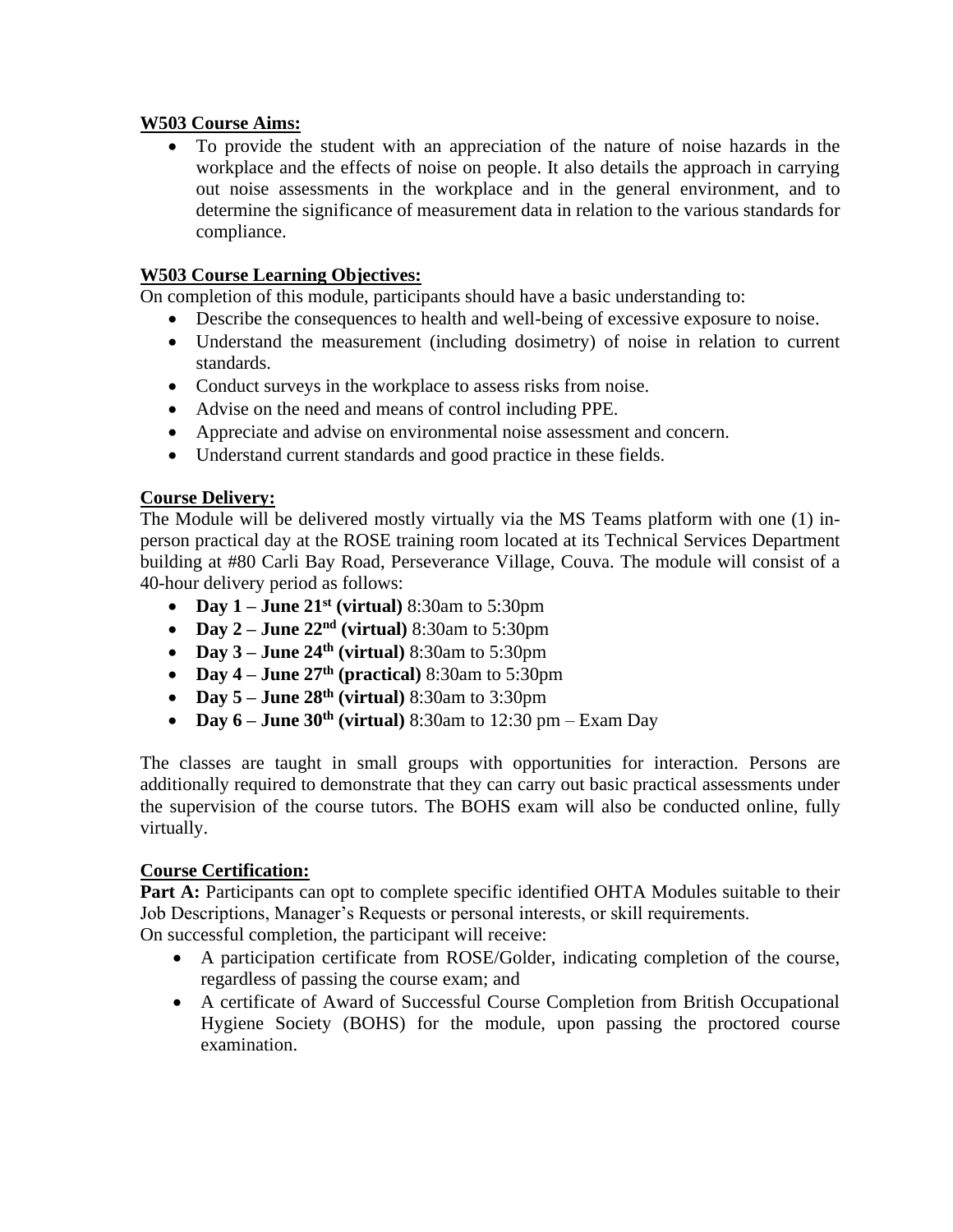• For participants also interested, attendance and successful completion can also earn 40 contact hours of formal Industrial Hygiene training towards qualification to sit for the Certified Industrial Hygienist (CIH) exam.

**Part B:** Participants who decide to complete all four (4) core modules and the two (2) optional modules will now be eligible to apply for the **International Occupational Hygiene Certification**. To pursue this, the participant is directed to: [International Certificate in](https://www.bohs.org/education/qualifications/detail/international-certificate-in-occupational-hygiene-icertoh/)  Occupational Hygiene (ICertOH) - [British Occupational Hygiene Society \(BOHS\)](https://www.bohs.org/education/qualifications/detail/international-certificate-in-occupational-hygiene-icertoh/) Once successful on obtaining the International Certificate, ICertOH, participants can now use this notation in their respective signature block.

# **2022 Proposed Course Dates**

| Course(s)                                                             | <b>Dates</b>               | <b>Costing TTD (VAT Exclusive)</b> |
|-----------------------------------------------------------------------|----------------------------|------------------------------------|
| IEQ 2day workshop $-$ with                                            | May: $16^{th}$ , $17^{th}$ | \$3500                             |
| emphasis on HVAC controls                                             |                            |                                    |
| & COVID-19 transmission                                               |                            |                                    |
| June: $21^{st}$ , $22^{nd}$ , $24^{th}$ ,<br>W503 Noise – Measurement |                            | \$9,987 (with BOHS exam)           |
| and its Effects                                                       | 27th, 28th, 30th           | \$8,023 (without BOHS exam)        |

# **Course Faculty**

ROSE Environmental Limited hosts these OHTA courses with lecturer facilitation via Golder.

Golder was one of the first international industrial hygiene consulting firms to be an approved training provider for the OHTA courses. Since 2010, Golder has offered numerous principal and intermediate level OHTA courses throughout the world to more than 800 students to date. Golder also routinely facilitates client or company specific modified OHTA training courses.

Mr. Andreas Wagner, CIH, ROH, will be the Training Program Director for all courses offered by Golder for ROSE, and will also be the lead instructor. Mr. Wagner is a Principal and Industrial Hygiene Practice Leader at Golder, with over 30 years of Industrial Hygiene consulting experience. He has been a lead instructor for numerous principal and intermediate level OHTA training courses offered by Golder for over 10 years and will be responsible for the coordination between Golder and ROSE instructors, including for the hands-on sessions for this particular OHTA module offering.

### **Event Information:**

| Module: | W503: Noise – Measurement and its Effects                                                                                                        |
|---------|--------------------------------------------------------------------------------------------------------------------------------------------------|
|         | Date & Time: June: $21^{st}$ , $22^{nd}$ , $24^{th}$ , $27^{th}$ , $28^{th}$ , $30^{th}$<br>(40 hours course delivery)<br>$(30th$ June exam day) |
| Venue:  | Virtually including the BOHS Exam, with an on-site 1-day practical.                                                                              |